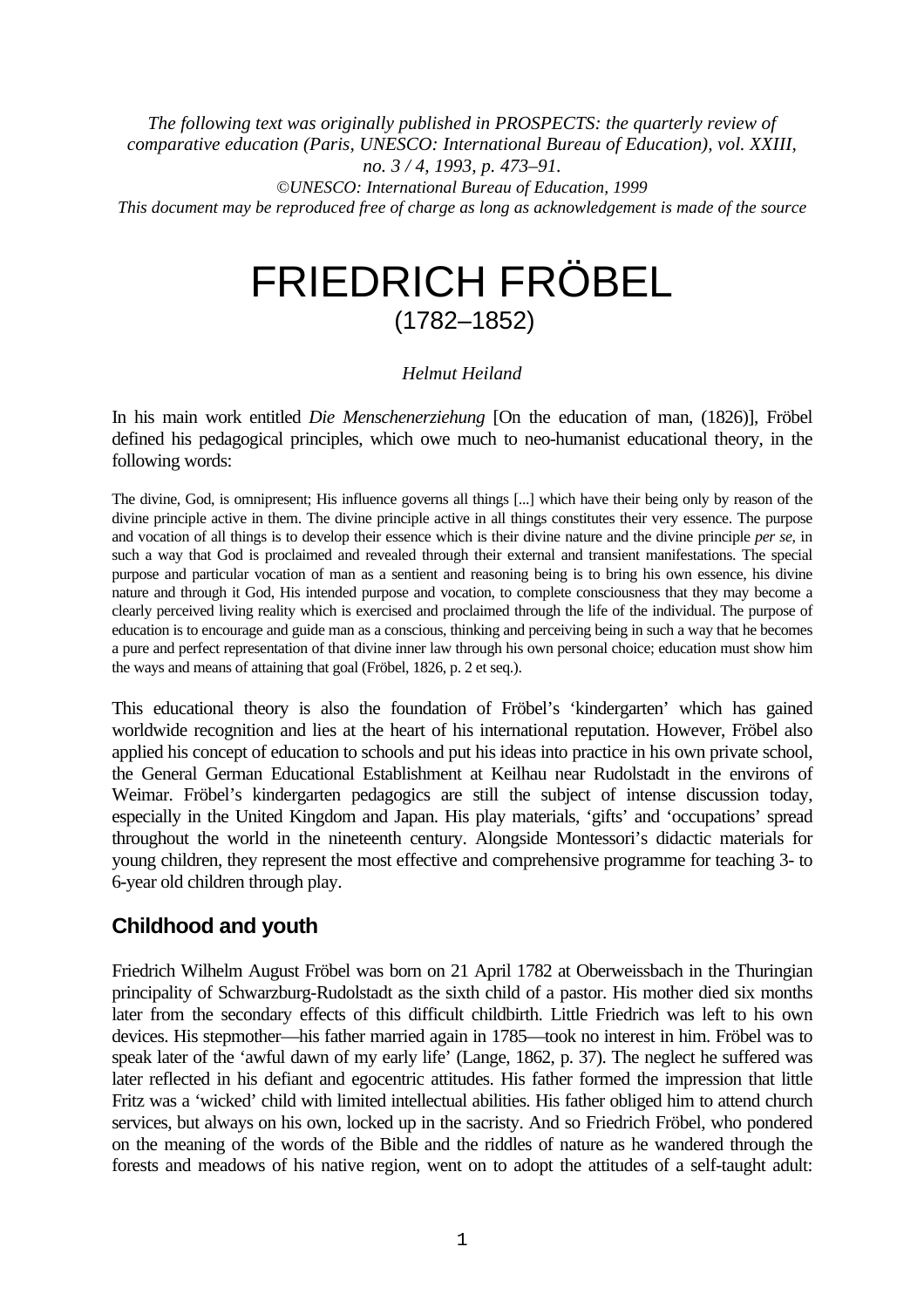'Unlimited self-observation, self-contemplation and self-education were the basic features of my life from an early age' (Lange, 1862, p. 38). He acquired an observant and analyzing relationship with nature:

Memories from my youth: gazing at tulips with unutterable delight. Intense pleasure in their regular forms. The striking pattern of the six petals and the three-edged seed pods [...] Joyful contemplation of the hazel catkin with its delightful colours; pleasure in lime blossom. All their caring and loving traits filled me with awe. Dissecting beans at Oberweissbach in the hope of finding an explanation (Kuntze, 1952, p. 13).

Fröbel's childhood and early youth were marked by the loss of his mother, his love of nature and Christian faith. These aspects went on to influence the rest of his life: his educational theory has a Christian, but undogmatic foundation; the games which are part of his pedagogical theory for kindergarten stress the togetherness of adults and children at play, but also the self-educating function of materials or 'natural objects' whose structures and laws are revealed. Throughout his life, Friedrich Fröbel, the educationalist, took a sustained interest in natural scientific knowledge, especially in the disciplines of mineralogy and crystallography.

After attending the elementary school in Oberweissbach, his uncle, estate superintendent Hoffmann, took him into his home at Stadtilm. Here Fröbel attended the municipal elementary school. His formal education ended with his confirmation in 1796 that left a very deep impression on him and strengthened his religious conviction. Fröbel did not go on to a course of higher education. His father still believed him to be unintelligent and felt that a practical career would be preferable. He began training as a surveyor with a forester, but gave up after only two years (1799). Fröbel was given an 'altogether unsatisfactory report' (Lange, 1862, p. 53). But his interest in mathematics and the natural sciences had now been aroused. In 1799 he began to study natural sciences at Jena University, but had to abandon the course for financial reasons in the summer semester of 1801 and went on to assist his seriously ill father in his official duties until he died in February 1802.

## **Years of apprenticeship and travel**

After the suffering of his childhood and youth, Fröbel now embarked upon his search for a profession which suited him. He was certainly not a 'born educator'. He hit upon his true vocation by a roundabout route. In 1807, he commented on these early years:

I wanted to live in the open air, in the fields, meadows and woods [...] I wanted to find in myself all those attributes which I saw in people who worked in the country (in the fields, meadows and woods): peasants, estate managers, hunters, foresters, surveyors [...] That was my ideal of the countryman which took shape within me when I was about fifteen years old (Lange, 1862, p. 526 et seq.).

His understanding of nature acquired in his childhood and expressed in the first instance through an interest in the mathematical theory of surveying was deepened further by his fragmentary studies in Jena. In 1802, Fröbel became a surveyor (forestry office actuary) in the estates, forests and tithes office at Baunach near Bamberg and later in Bamberg itself. This was the time when he came across the writings of Schelling and read *Von der Weltseele* [On the soul of the world] (1798) and *Bruno oder über das natürliche und göttliche Prinzip der Dinge* [Bruno, or On the natural and divine principle of things] (1802). He had by now acquired his first philosophical concepts of nature. The writings of Novalis (Hardenberg) published in 1802 and Arndt's *Germanen und Europa* [Germans and Europe] gave Fröbel his essential notions of idealistic subjectivity (Novalis) and of the historicity of the German nation (Arndt).

In 1803, Fröbel published an advertisement seeking employment in the newspaper *Allgemeine Anzeiger der Deutschen*. He decided in favour of a post as a private secretary on the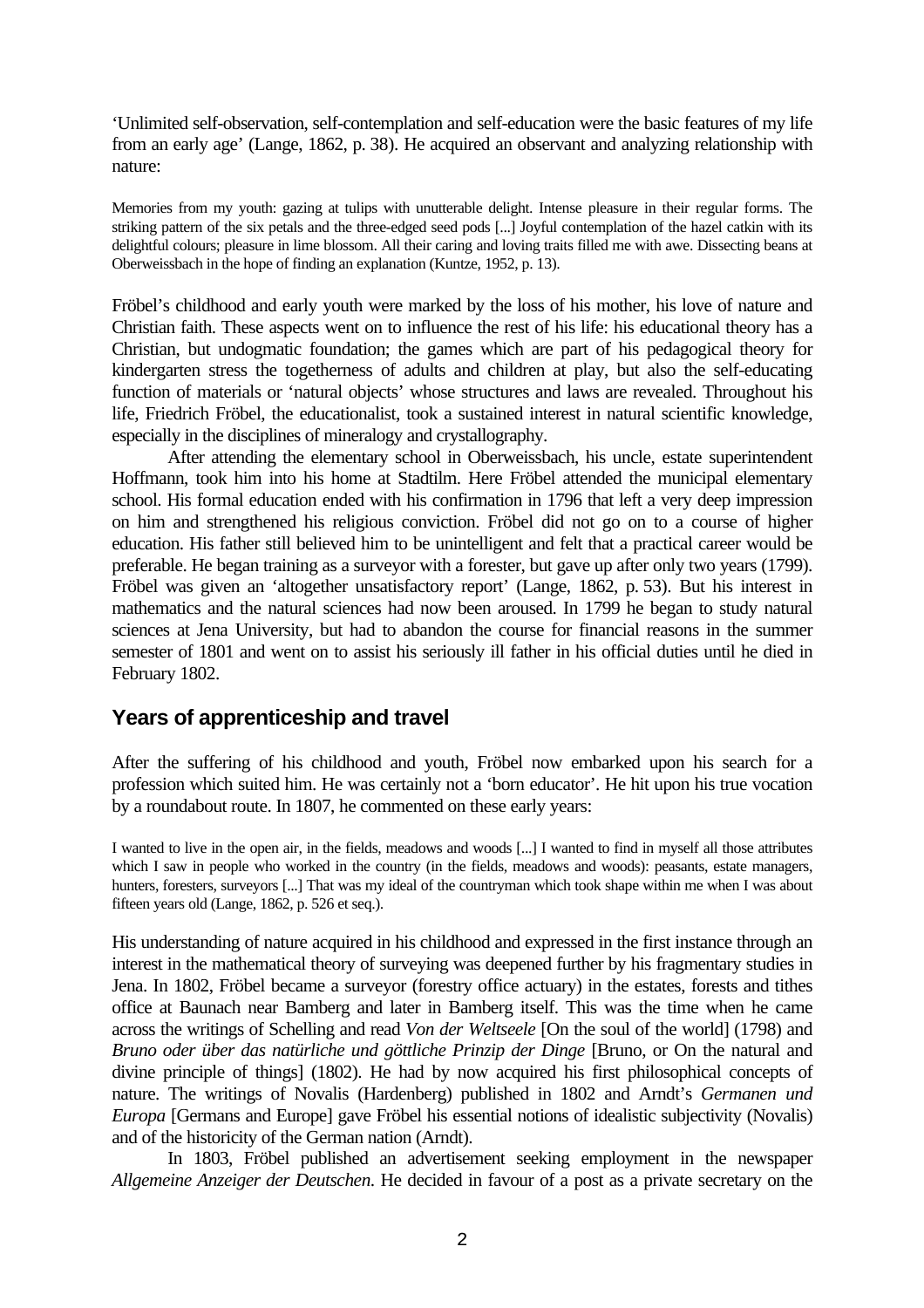Gross-Miltzow Estate near Neubrandenburg. He attached to his application a geometrical and architectural study (the plan of a small rural castle). He wanted to become an architect. After employment at Gross-Miltzow (1804–05), Fröbel moved to Frankfurt-am-Main where he took up a job in the building trade, but this experience was to prove a failure. In June 1805, however, Fröbel found employment in the local 'model school' in Frankfurt that was run on Pestalozzi's principles of education. Fröbel felt that he had now found his true vocation. He wrote to his brother, Christoph:

I must tell you quite honestly that it is extraordinary how at home I feel in my employment [...] It is as though I had been a teacher for a long time and was born for this profession; it seems to me that I have never wanted to live in any other circumstances than these (Lange, 1862, p. 533).

Contacts with the influential patrician family of the von Holzhausens in Frankfurt led Fröbel to travel to Yverdon in Switzerland in the autumn of 1806 to familiarize himself with Pestalozzi's educational establishment. (The von Holzhausen family paid his travel costs.) Caroline von Holzhausen arranged to recruit Fröbel as the private tutor to her children. Between 1808 and 1810, Fröbel lived with his three young charges in Yverdon where he acquired further training in Pestalozzi's elementary method and also endeavoured to give the von Holzhausen children the best possible training and education..

At this time, through his brother Christoph, who in his capacity as a pastor had some influence on the elementary school system in Fröbel's home district, he attempted to introduce Pestalozzi's concepts of elementary education into the Thuringian principality of Schwarzburg-Rudolstadt, but this attempt failed. However, these endeavours played a very important part in Fröbel's life and work. Here Fröbel wrote his first major publication: *Kurze Darstellung Pestalozzis Grundsätze der Erziehung und des Unterrichtes (Nach Pestalozzi selbst)* [A brief outline of Pestalozzi's principles of education and training based on Pestalozzi himself] (Lange, 1862, p. 154– 213). This comprehensive essay on Pestalozzi's theory of elementary education shows just how influenced Fröbel was by Pestalozzi. At every phase of his later life and work, Fröbel's pedagogics always remained within the orbit of Pestalozzi's elementary education which he interpreted and developed further in his own independent manner.

Pestalozzi sought to bring about an improvement in the living conditions of the 'lower classes' of the population through the pedagogical stimulation of the 'forces' (elements) and 'nature' of each individual, especially the members of the most disadvantaged population groups. Man must acquire independence through his own 'independent activity' (Fichte). He must unfold all his forces of his own accord. This corresponds to the approach of the neo-humanist educational theory (Wilhelm von Humboldt). This development of the forces takes place 'by categories'. The particular force must be tied to contents that are fully understood in such a way that basic concepts and categories of cognition and understanding of reality are built up in man. Thus, Pestalozzi's elementary education, as the training of human forces (elements), also represents the development of categories because the (inner) force of man is developed in confrontation with the (outer) context. This development of categories is methodically stimulated and guided by education. Pestalozzi believed that education by categories—elementary education—could best be imparted by exerting a methodical influence on the child. He believed that three basic forces are present in every human being, that is, in every child: the force of 'perception' and 'cognition' (linguistic cognitive abilities); the force of 'skills' (control of the body, manual aptitudes); and 'the moral or religious' force (social and moral attitudes). These three basic forces constitute the 'nature' of man. They are the 'elementary' categories, yet cannot develop optimally on their own; they require stimulating support through education, tuition and the 'method'. This stimulating support for the development of the forces present in the child itself must already begin in early childhood.

In 1805, in his *Buch der Mütter* [Book for mothers], Pestalozzi designed a programme of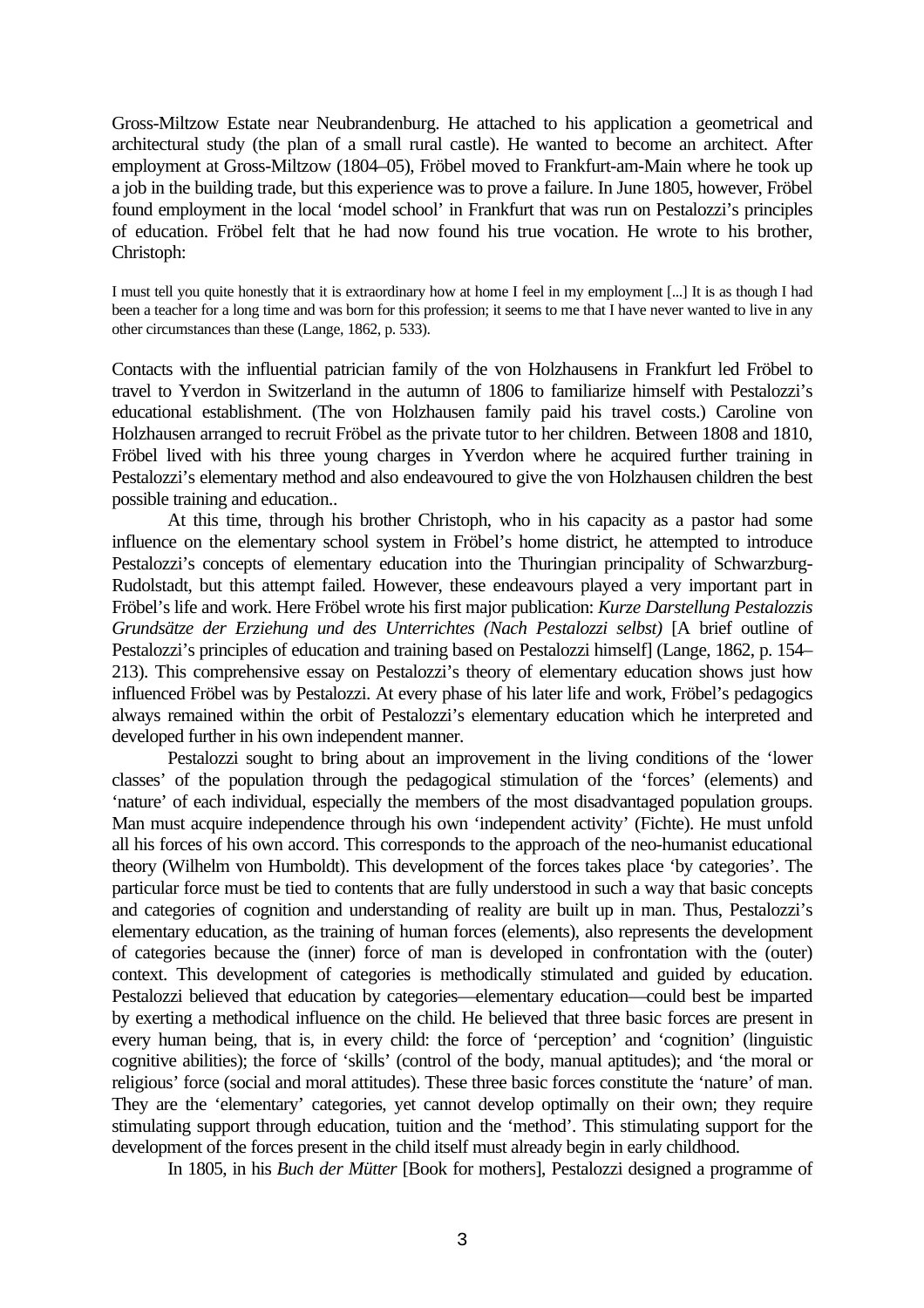education by categories which cautiously suggested drawing on the mother's love for the infant and pre-school child to impart an understanding of the structure of the child's environment and so awaken and encourage the basic forces, the elements of human existence present in the child. Pestalozzi's *Book for mothers* is the focal point of Fröbel's 1809 publication on Pestalozzi and remained a decisive reference for Fröbel—until his own theory of educational games and his book of *Songs of endearment for mother*s of 1844, making direct reference to the earlier *Book for mothers* and setting out a programme of elementary education guided by scenes of the rural world during childhood.

When Fröbel came to Yverdon in 1808, Pestalozzi's institute was at the height of its international fame. However, in 1809–10 tension between Niederer and Schmid (Pestalozzi's principal colleagues) heightened and caused his institute to fade increasingly into the shadows of public attention. Pestalozzi involved Fröbel in this conflict. He escaped from this confrontation, in which he had taken the side of Schmid against Niederer and Pestalozzi, by leaving with the children under his care in the autumn of 1810. Fröbel continued to look after his three charges in Frankfurtam-Main until June 1811 when he moved to Göttingen in order to resume the study of natural sciences which he had been obliged to abandon in Jena.

Fröbel believed that the outcome of his years in Frankfurt and Yverdon had been unsatisfactory. He did not as yet possess his own independent philosophy of education. He was of the opinion that Pestalozzi's theory of elementary education needed further development and a more solid foundation. What is more, he lacked sufficient specialized knowledge.

Fröbel now wished to embark on a broad course of study to acquire qualifications both as an educationalist and as a specialized subject teacher. He wanted his studies to take in 'the philosophical disciplines, anthropology, physiology, ethics and theoretical pedagogics' for use in teaching, as well as the 'language knowledge (the mother tongue), history, geography and method'. He explained the reasons for this broad course of studies as follows: 'There is admittedly an empirical approach to education which stems from a correct feeling and sense of things, as though born naturally, but in this case, too, learning will lead to a much deeper scientific culture' (Lange, 1862, p. 536). Fröbel wrote to his brother, Christoph, from Göttingen that he was 'engaged in the study of Asian languages, chemistry and physics, mathematics, might take up astronomy and some branches of medicine and was already following courses in the natural sciences and classical languages' (Halfter, 1931, p. 312). This 'general field of study' with an encyclopedic tendency was, however, narrowed down at the expense of language studies, first in Göttingen and, above all, later on in Berlin, to the natural scientific subjects of chemistry, mineralogy, physics and geography.

However, Fröbel did not leave Frankfurt simply in order to pursue his professional training but also for personal reasons. His relationship with Caroline von Holzhausen, the mother of his charges and his own patron on many occasions, had become so intense that Fröbel preferred to escape from this tie. It is impossible to determine how close Caroline was to him. Perhaps she was more than just an intimate 'soul-mate' between September 1810 and June 1811. Fröbel repeatedly sent fragments of his educational philosophy to Caroline in the years that followed in letters carried by third parties; this suggests that they were very close. The fact that this relationship proved a shattering experience to Fröbel is confirmed by entries in his diaries for 1811 and 1816. In 1831, Fröbel still spoke of this relationship as:

the most dangerous fight that I have ever had to wage in my life [...] A battle in which the heart and spirit, isolated from any intellectual attitudes, must be left to themselves [...] Just as life is created out of death, so salvation comes from denial [...] This struggle was sometimes truly terrible and ruinous to my life, leading me to the brink of moral destruction (Gumlich, 1936, p. 55,60).

Whatever may have been the motives for this conflict of June 1811, it proved the decisive reason which brought Fröbel to Göttingen where he set down his educational philosophy, the philosophy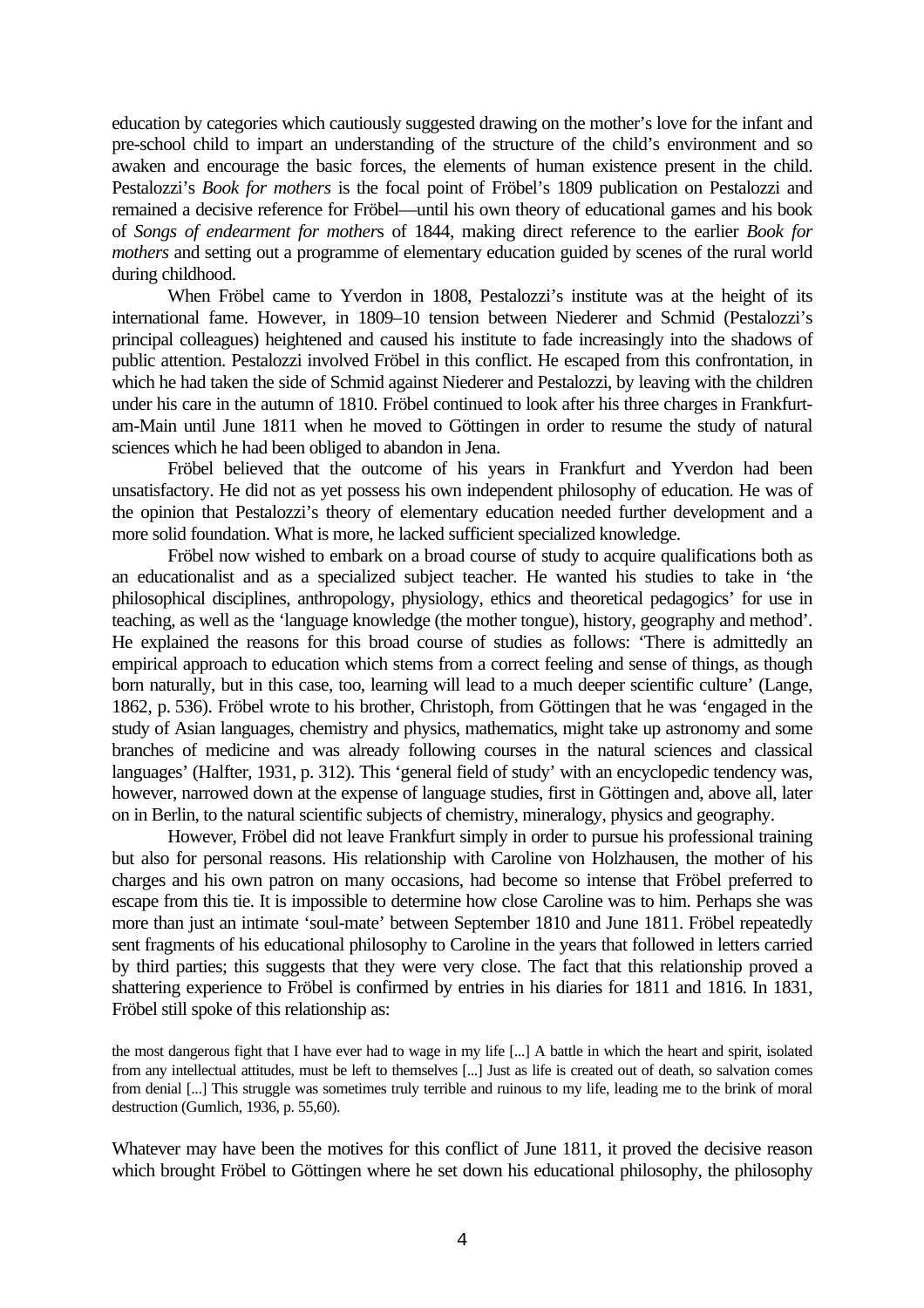of the 'sphere' which is at one and the same time his scientific theory and his metaphysic. In Frankfurt, he had already become familiar with Fichte's writings, but Schelling's speculative philosophy of identity and objective idealism appealed even more to him. Strictly speaking, Fröbel's philosophy of the sphere was therefore not a transcendental philosophy. Fröbel did not start out from reason as the source of categories and meanings as did Kant and Fichte; on the contrary, he viewed the human conscience, or man himself, as a part of the divine reality of creation. God is unity manifested in the contrasts of the world. Reality is always contradictory but strives towards unity. God, the creator, lies beyond this world but still remains a part of His creation (pantheism). Everything, every living being, is a creature of God and is determined by a divine force (His *telos*) which is represented in contrasts that in turn manifest an underlying unity:

The sphere (i.e. the constant, universally living and creating force which rests within itself) is the basic law of the universe, of the physical and mental (moral) world, of the moral and intellectual world, the sentient and thinking world (Gumlich, 1936, p. 62).

The spherical form is the representation of manifold variety in unity and of unity in variety; the sphere is the representation of the variety that develops out of unity and rests within it. It is the representation of the reference back from all variety to unity; the sphere is the representation of the origin and emergence of all variety from unity [...] However, each thing develops only an imperfect spherical nature in that it seeks to represent its essence in itself and through itself in a single unit, in its unique individuality and variety and succeeds in that representation […] The purpose of man is primarily to develop his own spherical nature and then the nature of spherical being as such, to train and represent that nature [...] The spherical law is the basic law of all true and sufficient human education (Zimmermann, 1914, p. 150 et seq.).

While inanimate objects and other living beings simply live according to the spherical law manifested in them, man alone is consciously aware of that law. For him the spherical law means grasping his living potential in conceptual terms and acting according to this knowledge. When man understands his living potential through thought, he practises self-reflection and makes this potential conceptually accessible within himself through the process of thought. If he acts according to his insight into the spherical law, he gives expression to this relationship that is understood within him and so brings together the 'inner' and 'outer' factors of his life. But man must not merely reflect and act according to the insight acquired. He must also grasp external reality, that is, understand and internalize the 'external' and grasp this reality in its fundamental laws and structure: 'Internalizing the external and externalizing the internal means seeking the unity of both in the general external form through which the purpose of man is manifested' (Fröbel, 1826, p. 60). Fröbel understands education and teaching (tuition) as a stimulus and support for this dialectic process of the formation of categories: external reality must be understood in its internal laws and structure, but at the same time in such a way that this understanding is itself understood: the internal factor in man and the potential of his forces which must be unfolded and externalized. Thus, this process of the formation of categories embraces the areas of reality in their specific structure as relationships and at the same time the force of discovery present in man is made visible: nature in its mathematical structure refers to the anthropological premise of mathematical thinking. Both are mutually conditioning and one cannot exist without the other. For Fröbel, nature is 'identity in contrast' of the spirit (of human conscience) but the spirit can only be understood in nature or in externals by itself being externalized.

Fröbel's philosophy of the sphere is therefore at one and the same time a scientific theory and a doctrine of education which lays the basis for the relationship between subjective cognition and the scientific object, while also providing the foundations for teaching which seeks to bring about education. Education is the analytical penetration of external reality in order to grasp its structures and understand the ability of the human mind to create these structures. This education by categories, which is at the same time elementary education in Pestalozzi's sense, is Fröbel's aim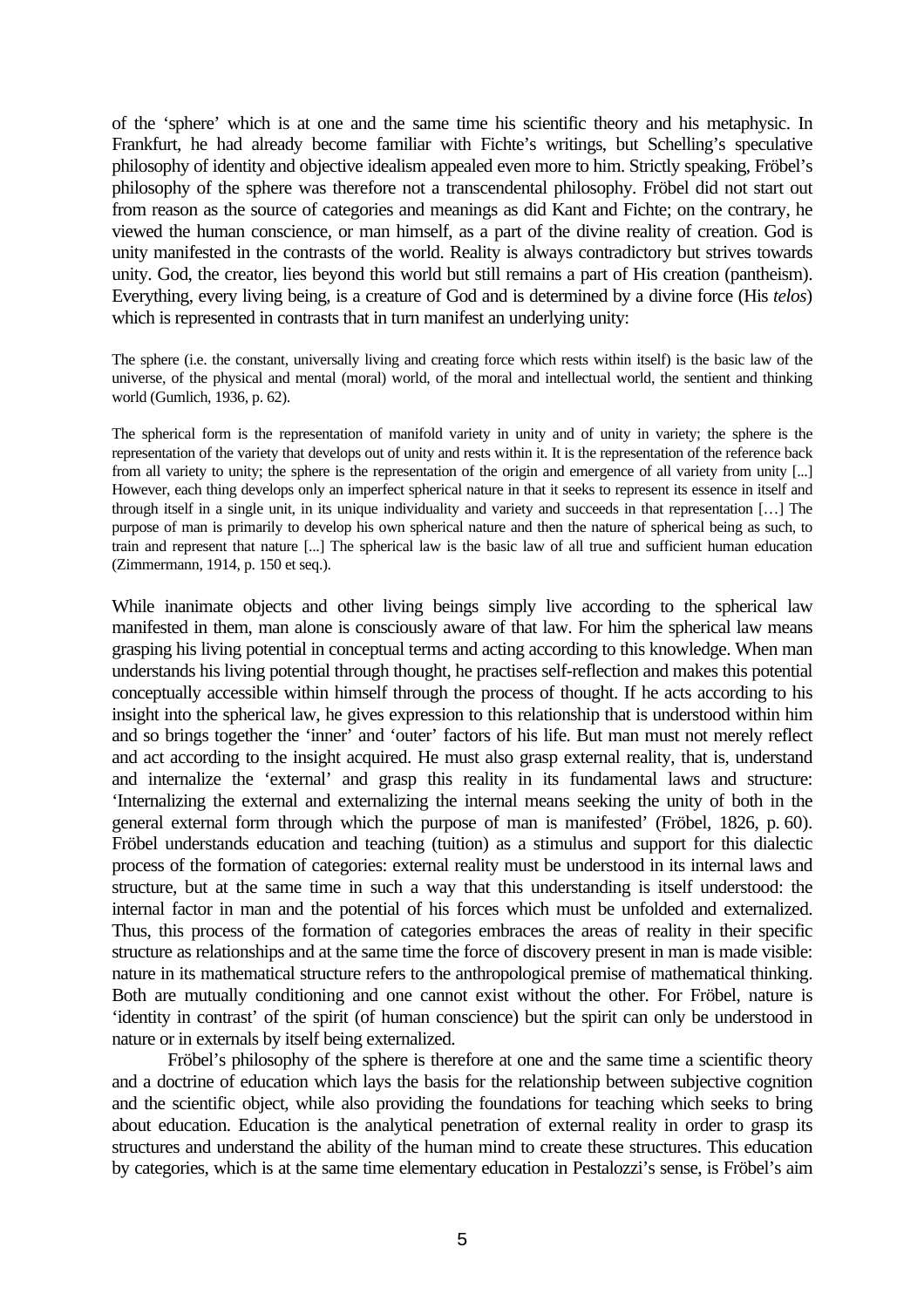both in school education and in educational games for small children. For Fröbel, education and games do not involve either the projective self-presentation of the individual nor yet the random concern with alien contents, objects and themes. He is always interested in integration and mutual discovery of the self and objects, of the child and playthings, the pupil and the subject matter of teaching, in order to gain an insight into the reciprocal foundation—that is to say without an object there can be no subject and without man no (structured) external world.

However, in Göttingen Fröbel only set down the first drafts of his philosophy of the sphere (see Hoffmann & Wächter, 1986, p. 309–81). He did not write his planned summary treatise on the sphere. Further central statements on his philosophy of the sphere can be found in the six Keilhau publicity pamphlets which were published in 1820–23 and, in particular, in the second such document of 1821, entitled *All-round education which fully satisfies the needs of the German character is the basic requirement of the German people* (Zimmermann, 1914, p. 147–75).

Nevertheless, it is Fröbel's main work, *Die Menschenerziehung*, referred to above, which deals in detail with the central concepts of the internal and the external and with his philosophy of the sphere. The notion of the sphere also reflects Fröbel's endeavour to master his turmoil over Caroline von Holzhausen and his interest in crystallography. Fröbel sees the scientific law that explains the genesis of individual crystalline forms from one basic form as the natural scientific evidence, the concrete natural scientific reflection of his idea of the sphere, his educational theory, concept and philosophy of life.

In the 1830s, Fröbel ceased to speak, as he had done between 1811 and 1823, of the 'law of the sphere' or the 'law of the internal and external' and of their integration, and referred instead to the law of the 'unification of life'. In his later work on educational games, the 'intermediary law' replaces the sphere. However, despite the use of different concepts, Fröbel always refers to the same process of idealistic access to the world by the individual through self-recognition of the human forces which create the world and, at the same time, remain bound by religious and metaphysical roots in the Christian idea of creation.

Fröbel's years of travel included a move to Berlin in November 1812 to follow lectures on crystallography given by Professor Christian Samuel Weiss (1780–1856), the founder of crystallography. In Berlin Fröbel also attended lectures by Fichte. The war against Napoleon began in March 1813. Fröbel volunteered to serve in the Lützow rifles and took part in the war until May 1814. During the war he met two students of theology who had attended lectures by Schleiermacher and were later to become his colleagues: Wilhelm Middendorff (1793–1853) and Heinrich Langethal (1792–1879). Fröbel fought in the battles of Gross-Görschen and Lützen in May 1813. In June 1814, he resigned from his voluntary military service and took over an assistantship in August of the same year at the Mineralogical Institute of Berlin University under Professor Weiss. In December 1813 Fröbel's brother Christoph, with whom he had been very close, died of cholera. Fröbel felt an obligation to his late brother and left his university position in April 1816 to take over the education of his three nephews, first in their parental home in Griesheim and then, after 1817, in Keilhau. He named his private school the General German Educational Establishment.

## **Keilhau: a model of spherical education**

Fröbel's first Keilhau pamphlet entitled 'To our German people' (1820) begins with these words:

From an unknown place, from a remote little valley of our common fatherland, a small band of men who are members of just a few families, all of them German, are speaking to you. They are bound by many ties: they are fathers, mothers, parents; they are brothers, sisters, relatives and friends [...] They are united by love, love of their fellow men, love of education and representation of all that is human, of humanity in man (Zimmermann, 1914, p. 123).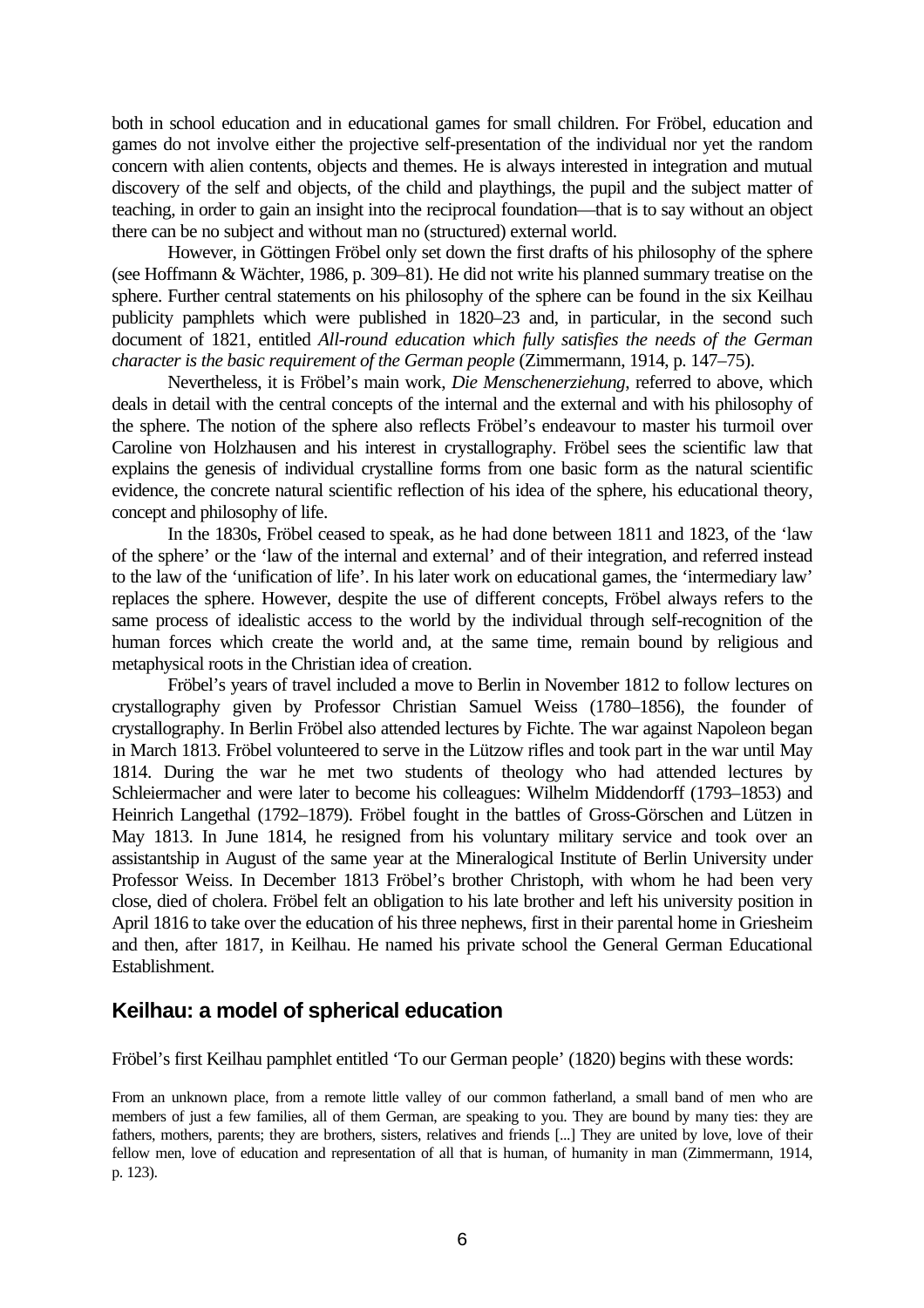Keilhau therefore centred on the educating family. Here teaching took place in a family atmosphere, raising and educating old and young pupils alike. The atmosphere of trust and 'intimacy' determined both aspects, (i.e. the family and the school) in which the growing human being develops and lives.

The Keilhau practice of raising and educating children addresses itself to the whole being on a scientific basis. It is all-embracing because it combines cognitive intellectual aspects with the physical and the manual, the social and the religious, that is, in Pestalozzi's sense it integrates the elementary forces of the head and the heart to provide all-round education. In Keilhau, teaching did not take the straightforward form of the pupils receiving instruction from the teacher (the pupils themselves might become 'teaching' monitors). On the contrary, education was intended to mould the individual; it was moral and religious because the pupil was always emotionally integrated into the group, into the circle of his fellow pupils and into the 'whole family'. What is more, education does not stop at training and the creation of insight in the pupil but also covers the physical side of the human being; that is, learning areas, which have features resembling training for work, are part of the programme. They include periods of educational games, sports and building work. Relationships understood in cognitive and rational terms are represented in the text by a drawing, as a model. Moreover, pupils were also able to work on the Keilhau farm. The Keilhau private school was not only a boarding establishment but also included a small farm whose produce covered the most urgent material needs of the large Keilhau family.

However, the practice of educational tuition in Keilhau was not only comprehensive, covering all the facets and forces of the individual pupils. It was also scientific, purporting to reflect the spherical condition of unity between 'nature' and 'spirit', 'science' and 'education'. Fröbel tried to establish a single root for education and science. The emotional framework of the family already serves as a way of penetrating and understanding the structure of reality. However, the family only supplies this transparency indirectly and in a situational manner. School education as 'conscious' education therefore goes beyond education provided within the family because the functionality of family life is taken further and deepened, rationally and continuously, by teaching and analysis of the structure of things. Thus Fröbel is able to define his educational practice as a 'conscious' family life.

Man is only educated if he practises science. Science and education are mutually conditioning and are transmitted through tuition. But man practises science when he is aware of the fact that the human conscience is the point at which man and external reality meet and are understood. Man practises science when he penetrates his own living world and the practice of his everyday existence, the wealth of phenomena in the living world, to arrive at their underlying structures and laws. Clearly the structure of a thing, its law, its characteristics and its spirit or inner being, as Fröbel calls it, are something which can only be understood through the human conscience (the existence of the mind). By recognizing the characteristics of an object, one also comes to understand that man is the being, the only being, capable of knowing those characteristics. Science, as knowledge of the structure of (external) things, is also science that defines man's ability to know. To that extent science and education fuse in Fröbel's thinking. The educated man is a scientist and science brings forth education. The caring tuition given at Keilhau was therefore, in Fröbel's view, the medium for combining elementary education and science. This can be done if tuition is caring, covering all the aspects (forces) of man and, at the same time, appealing to the pupil's self-awareness. Keilhau education is thus the model of spherical education, because the pupil is taught here in the final analysis by things; the pupil recognizes the characteristics (the law and spirit) of things and so understands himself as a structuring spiritual being (see Heiland, 1993).

Fröbel's main work, *Die Menschenerziehung*, which was written in Keilhau between 1823 and 1825, is therefore not just his educational philosophy and developmental theory, but also his school pedagogy, his theory of 'caring tuition'. In *Die Menschenerziehung* and in his six short Keilhau pamphlets, Fröbel characterizes the relationship between education and science as the acquisition by man of self-awareness, as a relationship between the external and internal, a dialectic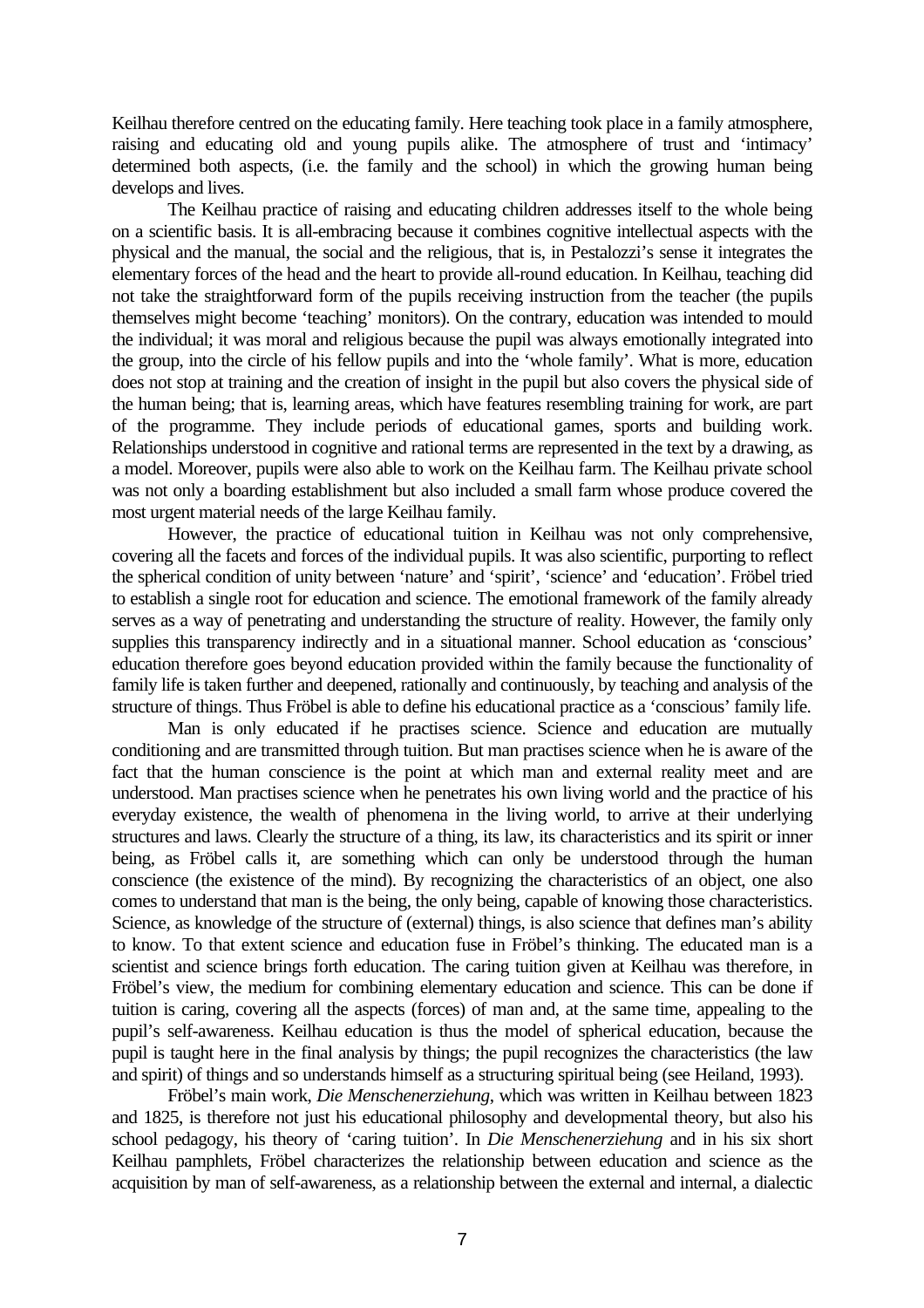imbrication of the internal and external and their necessary 'unification in life'. In his main work, however, Fröbel also describes a wealth of individual 'foundation courses' which are designed to train the elementary forces in man, and he emphasizes their basic principle: caring tuition is governed by the law of objects. Pupils must understand the object that is central to the lesson. Teaching helps the pupils to understand the structure of the object by encouraging them to pay attention to particular features and going on to give further indications. Thus, pupils become aware of themselves at the same time as learning to understand the object. Language teaching, for example, is not concerned with language in its external relationships, but with the education of man to become himself. Pupils discover their own principles and laws through language and also see themselves as being created by language. For Fröbel language is therefore always a medium, a way of putting across the 'external', as the designation of reality, and the 'internal', as intellectual productivity and creative linguistic potential. Similarly, Fröbel does not see mathematics as an accumulation of individual problems and operations, but as a principle which can only be grasped through a realization of the fact that man is the only being able to penetrate and structure reality on a mathematical basis, and break it down into relationships which can then be interpreted.

The caring tuition given in Keilhau is therefore, above all, cognitive, based on analysis, even though the mental/emotional and manual/practical sides are not overlooked. Fröbel is not concerned simply with teaching for work or with providing pupil-oriented vocational training, but rather with the acquisition of an insight into structures that remain firmly rooted in emotional and representational functions.

Keilhau family life, which was carried over into the manner of teaching, lay emphasis on the close relationship between life and cognition, between practice and theory. Keilhau thus also has certain unmistakable features of a rural educational home.

Fröbel's marriage to Henriette Wilhelmine Hoffmeister in 1818, the daughter of a member of the Berlin War Council, the collaboration of Middendorff and Langethal, the move of Fröbel's brother Christian with his family to Keilhau and the marriages of Middendorff and Langethal, as well as the good reputation of Keilhau, all enabled the school to succeed while Fröbel was, at the same time, incurring heavy debts. In November 1825, fifty-seven pupils were present in Keilhau and the establishment was flourishing. But, at the same time, it began to decline.

In 1829 only five pupils were left and the establishment was on the verge of collapse. This adverse situation was bound up with Metternich's policy after 1815. National and democratic trends in Germany were impeded by conservative counter-currents (the Holy alliance, the Karlsbad decisions, the Prohibition of the brotherhoods and the 'Persecution of demagogues' after 1819). Keilhau did not escape these developments since it had the reputation of being a liberal and national institution, and was closely scrutinized by the Prussian police.

Fröbel himself was cross-examined in Rudolstadt. Although the investigating report came out in favour of Keilhau, a rumour spread among the general public that Keilhau was a 'nest of demagogues'. Parents removed their children from the boarding school.

Fröbel tried to set up a 'People's educational establishment' at Helba in the nearby Duchy of Sachsen-Meiningen, to which an establishment for the care of 3- to 7-year-old orphans was to be attached. In an outburst of enthusiastic planning, he conceived a comprehensive system of schools: the Care Establishment (the forerunner of the kindergarten) and the next stage, the People's educational establishment (equivalent to the primary school) with aims which were clearly oriented towards tuition through work and an understanding of the living world. These were to be followed at a subsequent stage by both the scholarly General German educational establishment at Keilhau (a grammar school) and a kind of vocational secondary school (an 'Educational establishment for German art and German trades' or a 'Polytechnic school'). However, nothing was to come of this concept of a kind of cumulative comprehensive school.

Keilhau was barely saved from closure through the intervention of Johannes Barop (1802– 78) who took over as headmaster in 1829.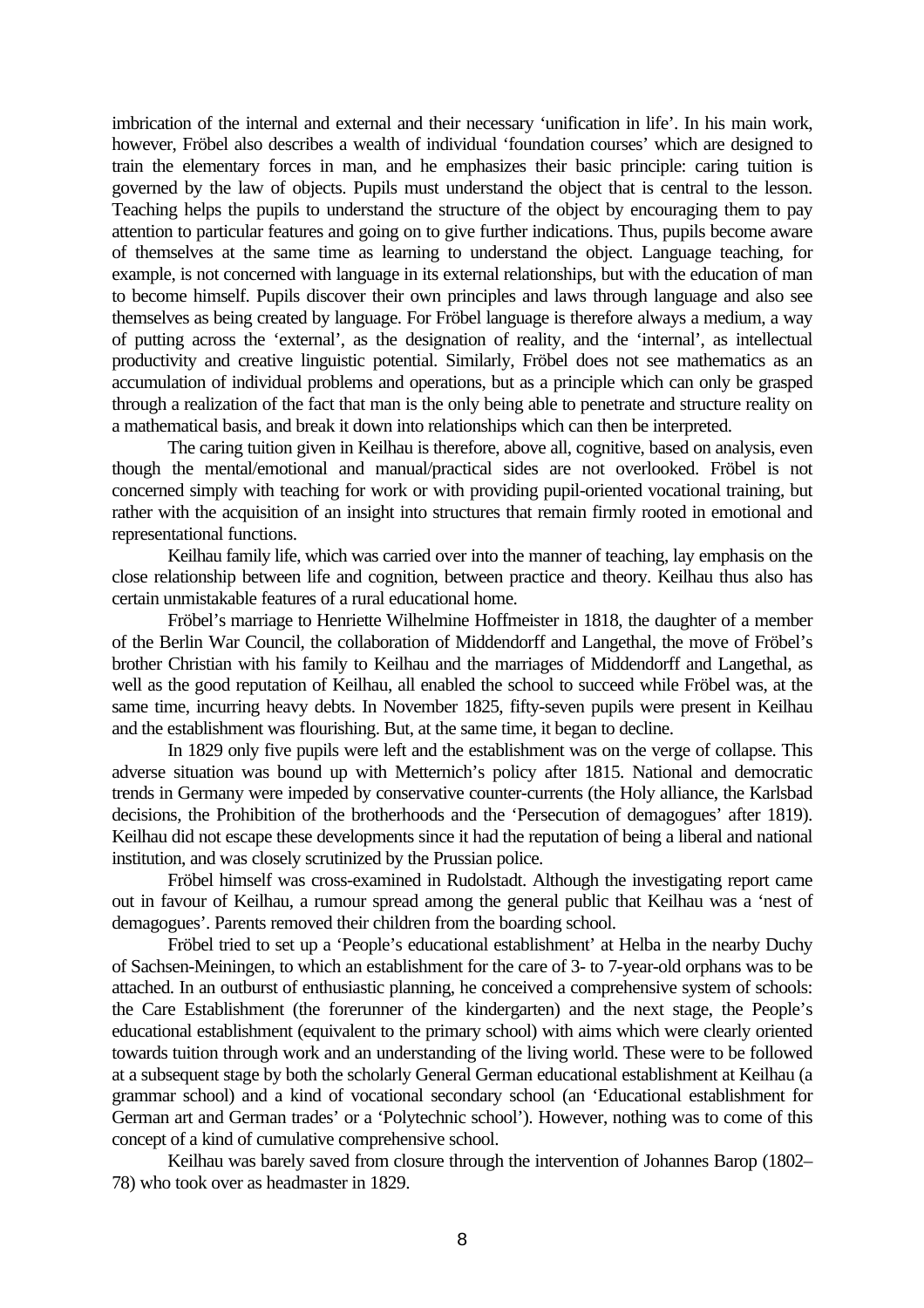In terms of writing, the Keilhau period between 1817 and 1831 was Fröbel's most productive phase during which he wrote his six Keilhau publicity pamphlets: *To our German people* (1820)*; Comprehensive education satisfying fully the needs of the German character is the fundamental need of the German people (*1821)*; Principles, purpose and inner life of the General German educational establishment at Keilhau near Rudolstadt (*1821)*; On the General German educational establishment at Keilhau* (1822)*; On German education as such and on the general German educational establishment at Keilhau in particular* (1822)*; and More news of the general German educational establishment at Keilhau (*1823). These short publications analyze the roots of Keilhau in the philosophy of the sphere, while also describing the individual courses, and so combining educational philosophy and school pedagogics or syllabus theory.

In some of these pamphlets, notably the first and fourth, Fröbel examines in detail his programme for a national education system, for which he took over the essential ideas from Fichte but without using nationalistic arguments. In his *Die Menschenerziehung* Fröbel paid no attention to this national programme but described the educational practice of Keilhau essentially in the framework of the philosophy of the sphere. This also holds good for his weekly 'Educating Families', the essays which describe both family life in Keilhau and certain courses (elementary geography and the theory of space).

The decline of Keilhau and the inability to get the Helba project off the ground were experienced by Fröbel as a failure. He decided to exercise his teaching activities elsewhere. Through contacts with the von Holzhausen family—he visited Frankfurt-am-Main in May 1831 he met the Swiss, Xaver Schnyder von Wartensee, who invited him to open a private educational establishment in Switzerland.

#### **The Swiss years**

The Wartensee Educational Establishment was opened in August 1831. It was never viable as a boarding establishment and remained a day school. In 1833, it was transferred to Willisau. The protestant Fröbel was attacked in public by clerical (Catholic) circles and also by pupils of Pestalozzi (Niederer and Fellenberg). To bring his own pedagogics to the attention of public opinion, he published in 1833 his *Principles of the education of man*, which had actually been written in 1830 (Lange, 1862, p. 428–56).

The canton of Bern was planning to set up an orphanage for the poor. Fröbel presented four separate plans (Geppert, 1976, p. 235–76). These plans, like the syllabuses for Wartensee and Willisau, revealed the lingering influence of the Helba People's Education Establishment concept.

Despite the continuing validity of the principle of training all the different forces in the human being, 'creative action' now came to the fore. Teaching in the morning was to be followed by practical farm and handicraft work in the afternoon. However, this educational establishment for the poor did not see the light of day.

As Fröbel had patrons in the Bern cantonal council, in April 1834 he was entrusted with the task of training four future teachers ('schoolteacher apprentices') and with heading an advanced training course for elementary school-teachers. Fröbel conducted his advanced training course again in 1835. Detailed documentation on these activities is lacking. However, the available material does clearly show Fröbel's approach to teacher training: it should consist of three aspects—general education, basic familiarization with teaching methods and pedagogics.

In 1834, Fröbel learned that the Bern cantonal government was planning to put him in charge of the existing orphanage (with an elementary school) at Burgdorf. In that capacity, Fröbel believed that he could now put into practice the central part of his Helba project—the 'People's educational establishment' as it was now called. In a letter to the Bern Councillor Stähli in March 1834, Fröbel set out the plan for an establishment of that kind, together with the Burgdorf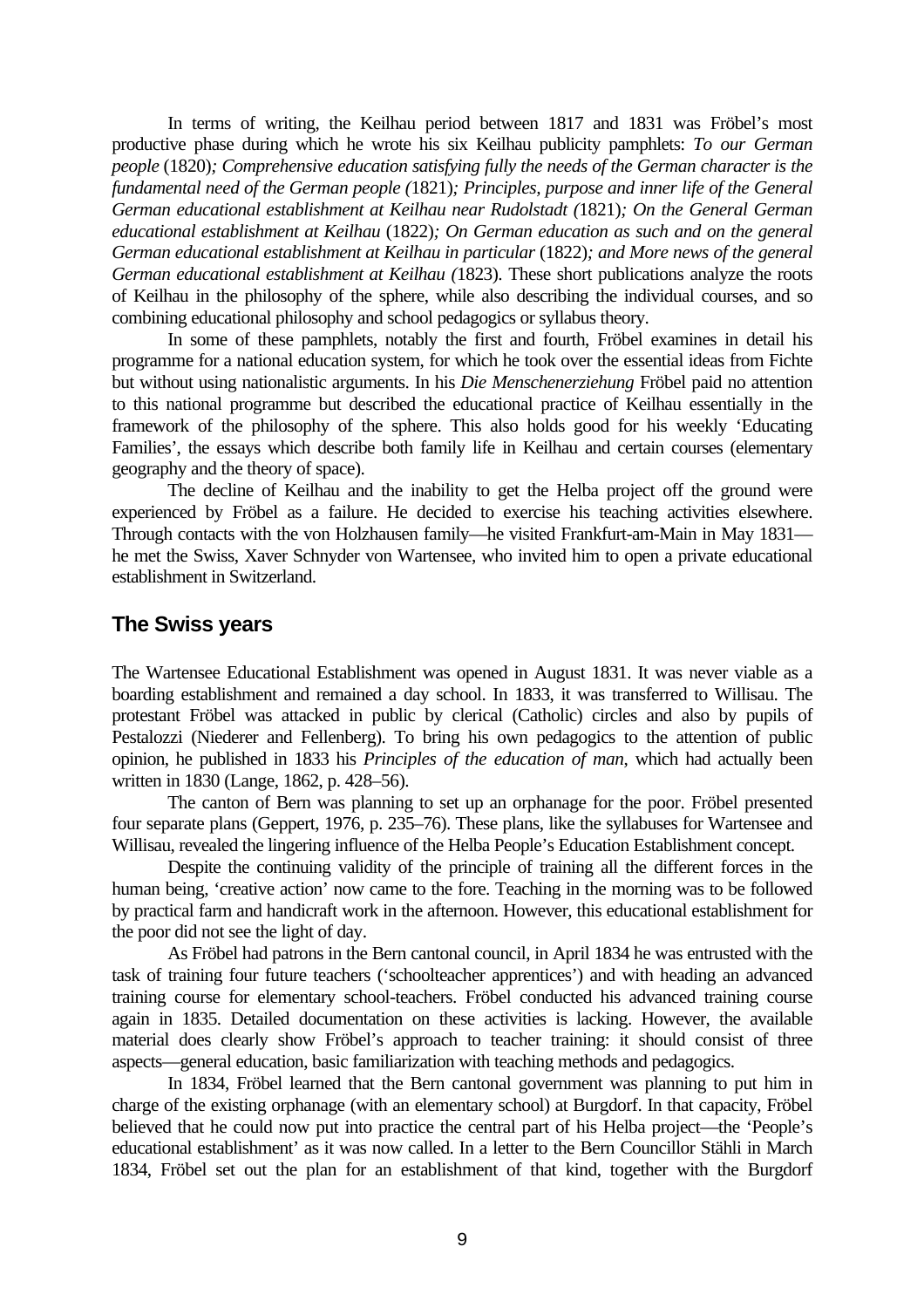orphanage, the educational establishment for the poor, a teacher training institute and a people's university—that is, a whole system of educational establishments centring once again on the 'People's educational establishment' with its emphasis on 'creative action' combining theoretical teaching with life, and tuition with practical work.

However, this concept was not put into place either. But Fröbel did become headmaster of the Burgdorf orphanage and its attached elementary school in mid-1835. The elementary school was not opened until May 1836 when Fröbel returned to Germany with his sick wife.

The educational plans for the Burgdorf elementary school date from 1837 and 1838, i.e. they were drafted by Langethal who headed the school (and the orphanage) after Fröbel had left. These plans offer courses for three classes, 4- to 6-year-olds, 6- to 8-year-olds and 8- to 10-yearolds. While the courses for second and third classes coincide largely with the ideas set out in *Die Menschenerziehung*, the syllabus for the first class as the foundation for all subsequent subject teaching now focuses on games. A bridge was thus thrown to the next phase in Fröbel's life which centered on the education of infants through games (see Lange, 1862, p. 479–507, 508–20).

## **The final years**

At the end of 1835, Fröbel wrote a publication *entitled The Year 1836 Demands the Renewal of Life*, which begins with these words:

It is the announcement and proclamation of a new spring of life and mankind which rings so loudly in my ears in and through all the manifestations of my own life and the lives of others. It is you, the renewal and rejuvenation of all life, who speak out, through everything and in everything within and around me, so actively and clearly to my spirit. This time has been so long awaited by mankind and for so long promised to it as its golden age (Lange, 1863, p. 499)

The 'golden age' sees the family become 'sacred' again in the shape of the 'holy' family. The family heals the relations between parents and children and between siblings through an improved atmosphere, through shared play.

Fröbel now departed from his original plan of using school tuition, set out in *Die Menschenerziehung*, following the failure of the Helba project, the decline of Keilhau and the limited successes achieved in Switzerland. He now set his sights on the family and built up an associative organization that was not yet subject to any form of State control. He developed play materials to improve the pedagogical atmosphere in (bourgeois) families and wished to help found associations of parents who might exercise a stimulus on others through their experiences of play.

The creation of the kindergarten was not the first step in this last phase of Fröbel's life, but in effect became an outcome that he had not been seeking at all. Fröbel wished to change the family so as to make it the focal point of the education of man. He wanted to facilitate 'spherical' education from early childhood onwards, heralding the new 'spring of mankind'. This spherical education of infants and pre-school children is effected using the play material developed by Fröbel. This programme was later to become the kindergarten—professional educators ('kindergarten nurses') looked after small children at play. Fröbel's play teaching, which was originally to take place within the family, was now transferred elsewhere so that one important feature of his original idea of education through play was lost.

When Fröbel came back to Germany in 1836 he already had some play material, which he called 'gifts', in his luggage. In 1836, he opened an 'Establishment to Take Care of the Activity Needs of Children and Young People' at Bad Blankenburg in Thuringia, in effect a kind of toy factory.

He produced the first 'gift': six little woolen balls made from threads in the colours of the spectrum; and the second one: wooden spheres and cubes together with a cylinder; and finally the third one which consisted of a cube subdivided into eight further small cubes. Fröbel also made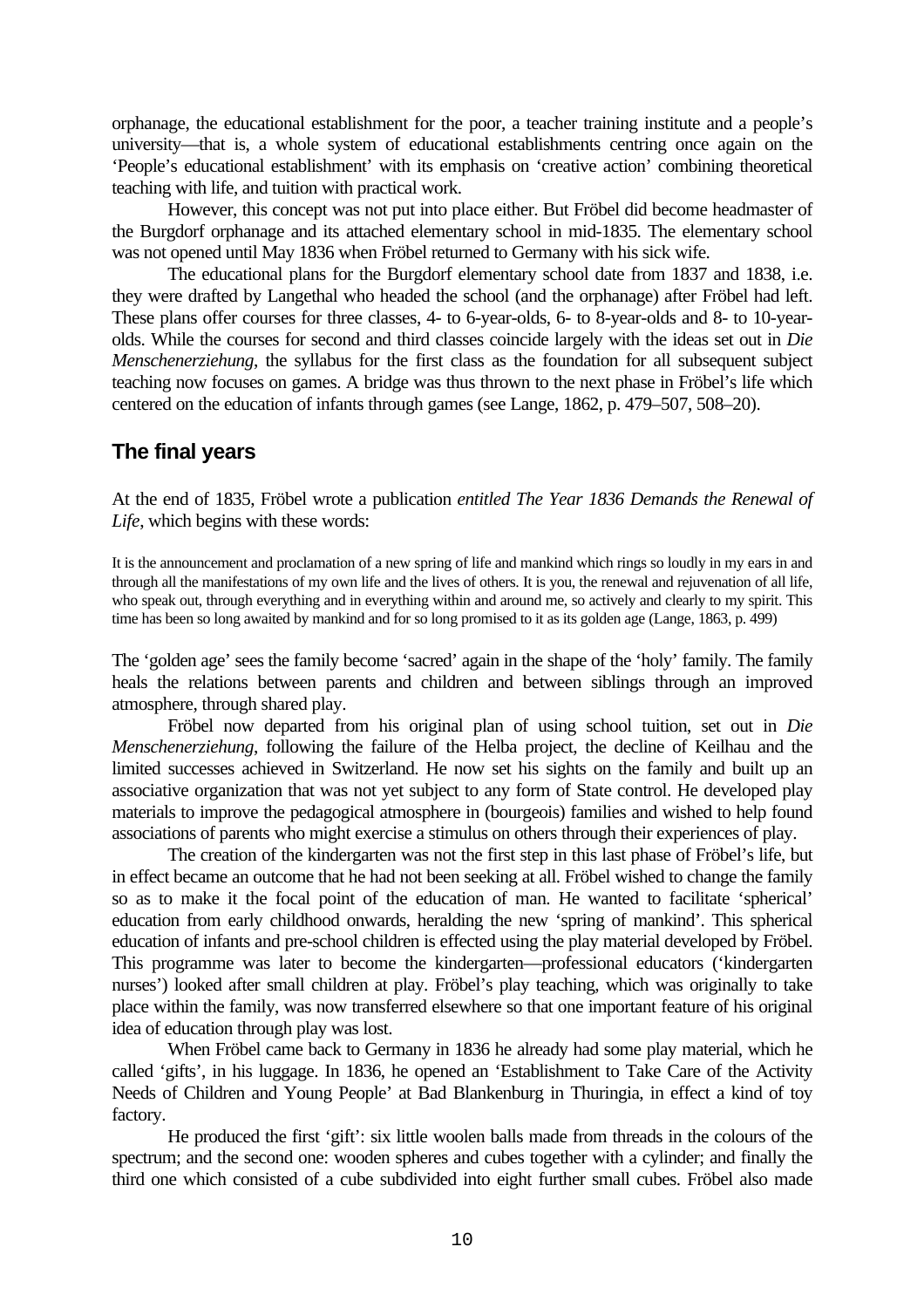'cutout books' and materials for school tuition, e.g. a 'self-learning language cube' or spatial (mathematical) cube. A 'self-teaching' or 'speaking' cube meant that the surfaces of the cube carried transfers containing information on the cube as a mathematical shape. This information also pointed to different forms of speech.

Fröbel did not develop this material any further because it was, in practice, only used to a limited extent in schools. However, these materials were important to his theory of play, since they demonstrated the relationship between school and kindergarten education: the information imparted to the pupil by the message on the surfaces of the 'self-teaching' cube would now be provided for the pre-school child through play using the 'gifts' and 'occupations', i.e. through active participation, construction and building, thereby bringing to light their structure, laws and nature as objects in relation to the child-subject.

The 'self-teaching' aspect is therefore still clearly present in Fröbel's new play materials. Through play, the 'gift' imparts to the child its properties and structure. With his 'gifts' and 'occupations' for pre-school children, Fröbel went beyond teaching materials as such and completed the auto-didactic aspect using games involving the participation of adults in the play of children, who could assist the child with suggestions and explanations while it is engaged in building and playing. Fröbel's educational games are therefore also a model of spherical education and intended to shape the child, no longer through 'science' but rather through active contact with elementary forms which clarify and symbolize the 'general' features of the objects concerned.

In March 1838, Fröbel combined his 'Establishment to Take Care of the Activity Needs of Children and Young People', which was originally to be called the 'Auto-Didactic Establishment', with an 'Establishment to Train Child Leaders'.

Fröbel's wife, Henriette Wilhelmine, died in May 1839. On 28 June 1840, the 'General German Kindergarten' was opened in the town hall at Blankenburg within the framework of the Gutenberg memorial celebrations.

After 1844, Fröbel was living in Keilhau again, but in 1848 he moved to Bad Liebenstein where he opened the 'Establishment for the Universal Unification of Life through the Developmental and Caring Education of Man'. This was a kindergarten together with a boarding establishment to train future kindergarten nurses. In May 1850, Fröbel moved to the Marienthal hunting lodge near Schweina where he married his second wife, Luise Levin, in June 1851 and where he died on 21 June 1852.

Fröbel welcomed the March Revolution of 1848 and hoped that it would bring not only revolutionary political innovations but also promote the spread of his kindergartens. With that end in view, he invited visitors to attend an assembly of teachers at Rudolstadt in August 1848. Here the pedagogical relationship between the kindergarten and elementary schools, and the important role of Fröbel's play materials in the school system were discussed. This conference of elementary school-teachers tabled a motion to the Frankfurt National Assembly calling for the introduction of Fröbel's kindergartens as an integral part of the standard German education system. The failure of the revolution also marked the end of Fröbel's influence on the reshaping of pre-school establishments, 'schools for small children' and 'day-care establishments' into kindergartens or pedagogical institutions.

Fröbel's contacts with free-thinking circles and the undogmatic and unorthodox attention to religion practised in his kindergartens led the Prussian government to ban these establishments throughout its territory in August 1851.

Fröbel popularized his play theory in many different ways, but did not summarize it in one particular text. The first documents on play and the 'gifts' were written in 1837 and published in the *Sonntagsblatt* in 1838 and 1840. This was Fröbel's second weekly after his *Educating families* of 1826. In 1838, two small publications on the first and second 'gifts' appeared. In 1843, Fröbel published *News and accounts of the German kindergarten* and in 1844 his educational ideas for infants, known as the *Songs of endearment for mothers*, as well as his pamphlet *The new third gift*.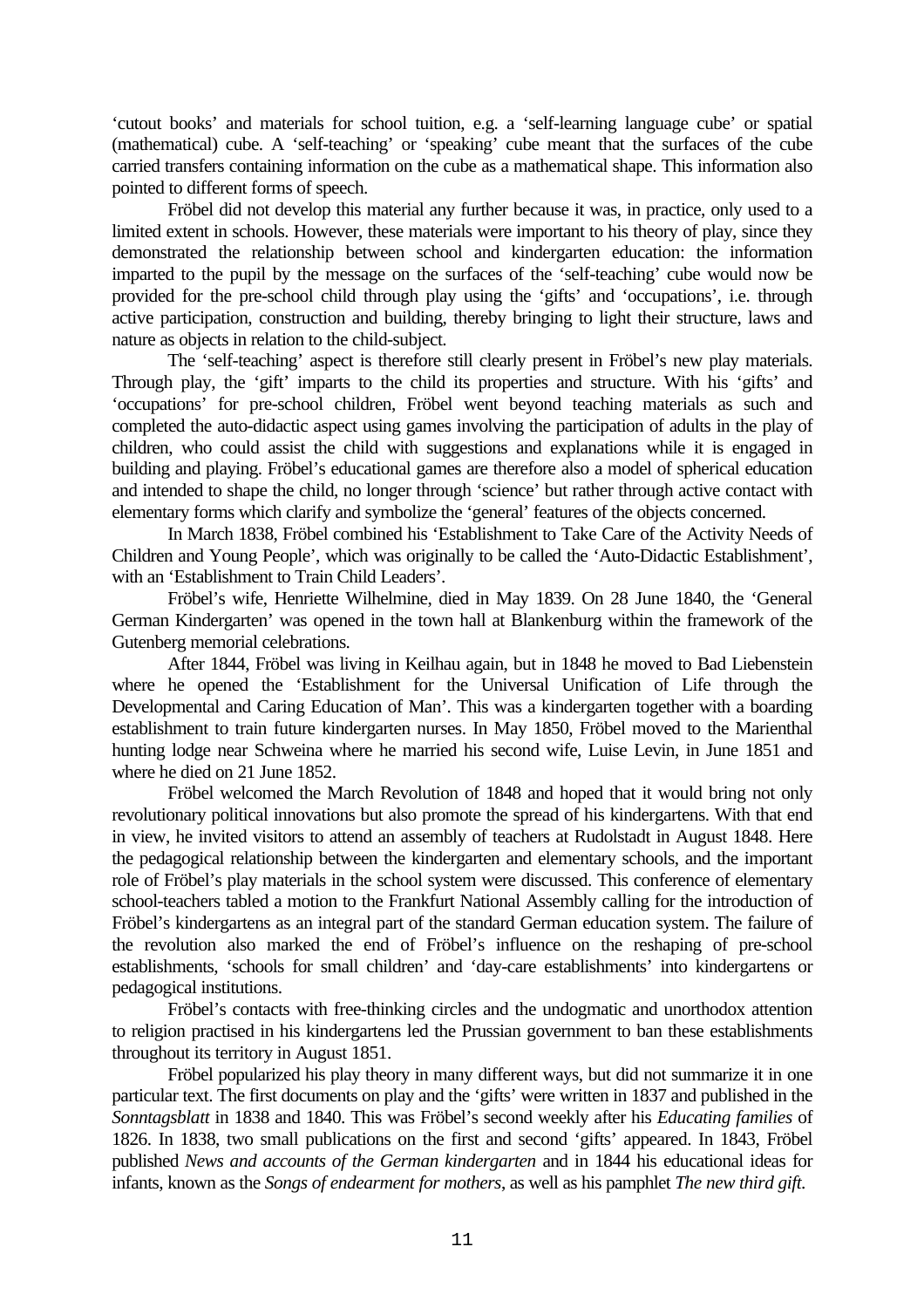In 1848, Middendorf wrote his 'Kindergartens: *A Need of Our Age*—*The Foundation of Unifying Education of the People* for the Frankfurt Parliament with the co-operation of Fröbel. In 1850, Fröbel's third weekly appeared: *Friedrich Fröbel's Weekly: a Unifying Journal for All Friends of Education*. In 1851 and 1852, he published his last weekly under the title *Periodical for Friedrich Fröbel's Endeavours to Implement Developmental and Caring Education in the Context of the Universal Unification of Life*.

In 1851, Fröbel published a pamphlet containing an extended version of his essay on the third 'gift' taken from the *Sonntagsblatt* (1838)—this was his last major independent publication.

Fröbel's international stature is founded on the fact that his kindergarten was a teaching centre for 3- to 6-year-old children which stood in complete contrast to the pre-school establishments of his own day; the latter were either mere child-minding centres or provided formal tuition. Fröbel, on the other hand, wanted to develop educational procedures founded on play. That is how he intended to allow for the child's perception of things, while at the same time imparting elementary education.

Fröbel's original intention of teaching young children through educational games in the family became linked after 1840 with the social demand for ongoing daily care of young children in an establishment outside the home. Fröbel's concept of the kindergarten as a model play establishment for mothers who could see there how his ideas of educational games were practised now became an institution in which play was organized professionally. Fröbel's mostly male specialists for popularizing the idea of play in the family now became female kindergarten nurses who were professional play organizers, and had been trained by Fröbel in courses lasting up to six months.

In Fröbel's day the kindergarten, including his own establishment at Bad Blankenburg, involved three activities. It centered on play with the 'gifts' and 'occupations'. Alongside these, 'movement games' were played involving running, dancing, games played in the round and acting. The children's play group developed forms of movement without game material. The third area was 'garden care'. Here the kindergarten pupil was to learn about the development of plants, their growth and blossoming, and to see how careful tending can influence their development. Here the young child could see a mirror image in nature of his/her own growth.

However, the kindergarten centred on materials: simple objects like a ball, a sphere, a cube and a rod. Fröbel structured this system of 'toys' into materials of different shapes with line and dot patterns; he describes their features by separation (analysis) showing the four basic types of materials, and by joining the pieces together again (synthesis). Here Fröbel starts out from the unity (of the ball) and returns through increasingly clearly structured and separable materials to his beads as dot-shaped materials, and so back to spherical structures. All this is intended to reveal the cosmos and creation through building, thus enabling the child to experience imagined and perceived elementary structures of reality through its own action. Fröbel gave particular attention to physical materials, especially in 'gifts' 3 to 6, known as the 'building boxes': the third gift contains eight part-cubes, the fourth eight squares, the fifth twenty-one part-cubes and the sixth eighteen squares. Building with these elementary pieces enables an almost inexhaustible variety of shapes to be obtained which Fröbel typified as 'living shapes' (shapes of the living world), 'beautiful shapes' and 'cognitive shapes' (mathematical groupings).

Fröbel's last major work, his *Songs of Endearment for Mothers*, was published in 1844; this was a pedagogical scheme for infants and 1- to 2-year-old children who were still too young to attend his kindergarten. In his *Songs of Endearment for Mothers*, Fröbel comes very close to the everyday living world that he represents in scenes (pictorial illustrations), finger games and nursery rhymes. Experiences of the child's everyday life are acted out through the perceived physical medium of finger games or in illustrations. The mother plays the finger game and the child is asked to imitate it. This book is a sequel to Pestalozzi's *Book for Mothers*, but moves beyond that author's cognitive and schematic method.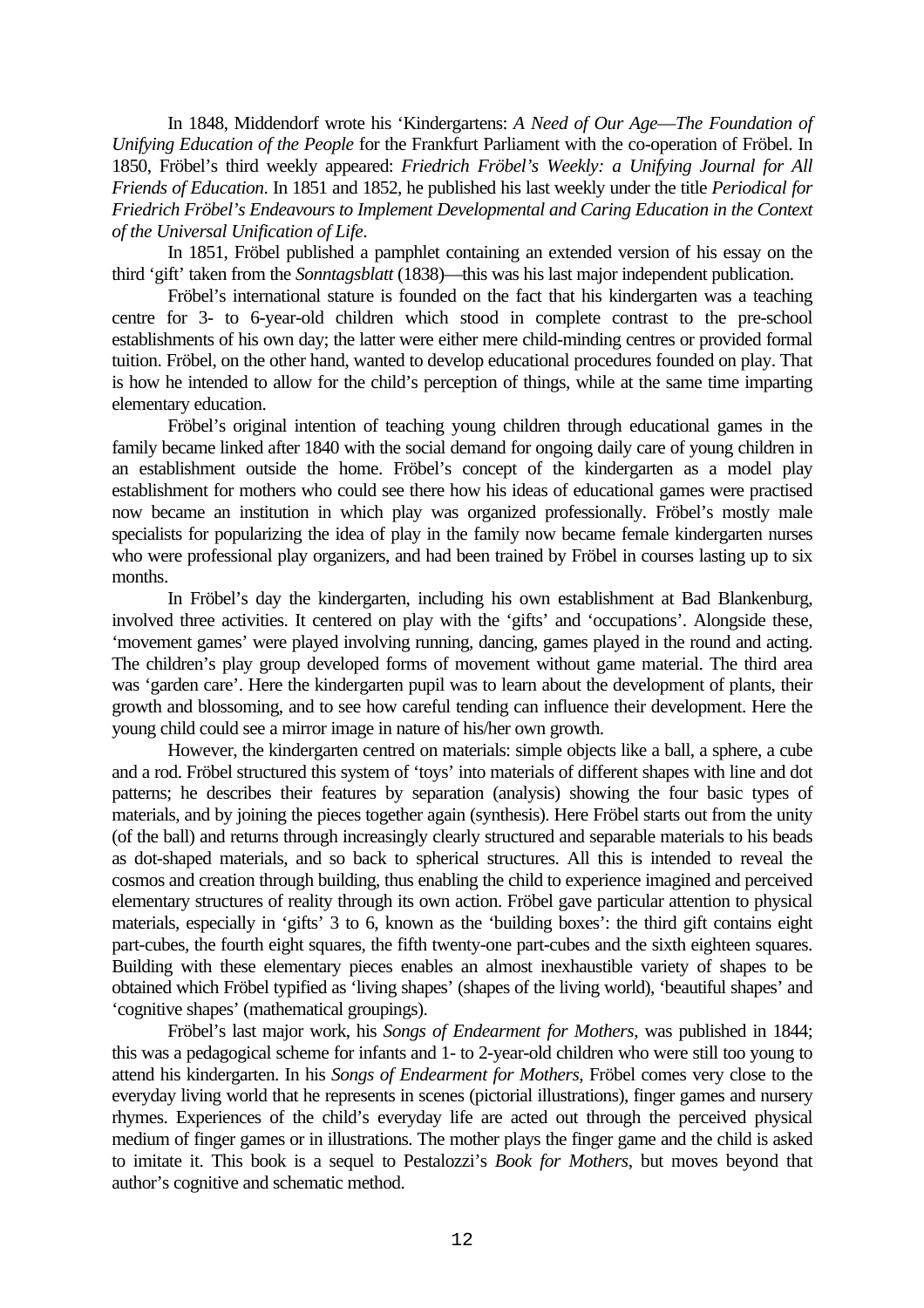Fröbel's principle is motherly love. The mother shows loving care for her child through play. Initially, the infant is a being at one with himself/herself. As its own forces then begin to develop, i.e. its motor system, senses and intelligence, the child begins to become familiar with its surroundings and is able to differentiate and structure them. The true self gradually becomes structured and differentiated through this experience of the outside world.

#### **Influence**

When Fröbel died in June 1852 his life's work seemed to have been a failure. The ban on kindergartens in Prussia initially prevented any further spread of Fröbel's educational games in Germany. The fact that his pedagogical scheme acquired worldwide significance is due in no small measure to Bertha von Marenholtz-Bülow (1810–93) who became friendly with Fröbel in the last years of his life—as did Diesterweg—and began to publicize Fröbel's scheme of kindergarten pedagogics posthumously through lectures and exhibitions in other West European countries, e.g. in Belgium, France, Italy, the Netherlands, Switzerland and the United Kingdom.

Strong Fröbel movements grew up, in particular in the Netherlands and Switzerland, and took care of the subsequent spread of Fröbel's kindergartens. In the United Kingdom, an independent national Fröbel movement was formed in the shape of the Fröbel Society which later became the National Fröbel Union and was led by Johann and Bertha Ronge, Adele von Portugall, Emilie Michaelis and Eleonore Heerwart; they published textbooks on Fröbel games and established training centres for kindergarten educators. In the United States, Elisabeth Peabody, Mathilde Kriege and Maria Kraus-Boelte publicized Fröbel's ideas. In the 1880s and 1890s, the influence of the North American movement led to the introduction of kindergartens in Japan.

Marenholtz-Bülow's most prominent pupil, Henriette Schrader-Breymann (1827–99), founded the Pestalozzi-Fröbel House in Berlin in 1873 and developed her own particular concept of kindergarten pedagogics which combined aspects of Pestalozzi's and Fröbel's theories. She was particularly active in encouraging the spread of kindergartens in Scandinavian countries. The German Fröbel movement had an unmistakable influence in the second half of the nineteenth century on the development of institutional pre-school education in Poland, Bulgaria, Bohemia, Hungary, Russia and also in Spain and Portugal, as has been demonstrated by historical research.

The international success of Fröbel's educational programme for kindergartens can be traced back to the increasingly urgent need for pedagogical care of pre-school children as a result of the process of industrialization. Concepts such as child-minding or formal school-teaching did not correspond to the spirit of that age. Fröbel's elementary 'education of man' through play with activities that appealed manifestly to all the forces of the child, seemed more appropriate to the needs of society. His kindergarten pedagogics combined the social aspect of care with elementary education through play, and thus paved the way for subsequent formal education without any excessive intellectual strain.

However, Fröbel's kindergarten programme owes much to the educational theory of neohumanism: Fröbel is concerned with the education of the human being and not with the training and development of a 'viable' citizen.

This concept of kindergarten education, founded on the philosophy of the sphere, underwent far-reaching changes within the Fröbel movement in the second half of the nineteenth century. Marenholtz-Bülow helped to save Fröbel's kindergartens from oblivion, but also interpreted them in polytechnic-functional and cultural-philosophical terms, thus adapting them to the spirit of the industrial age. As a result, the kindergarten in effect became part of the school system dependent on socio-economic reproduction and legitimation. Meanwhile, although Marenholtz-Bülow was perfectly familiar with the foundation of Fröbel's pedagogics on the philosophy of the sphere, she did not take sufficient account of that fact.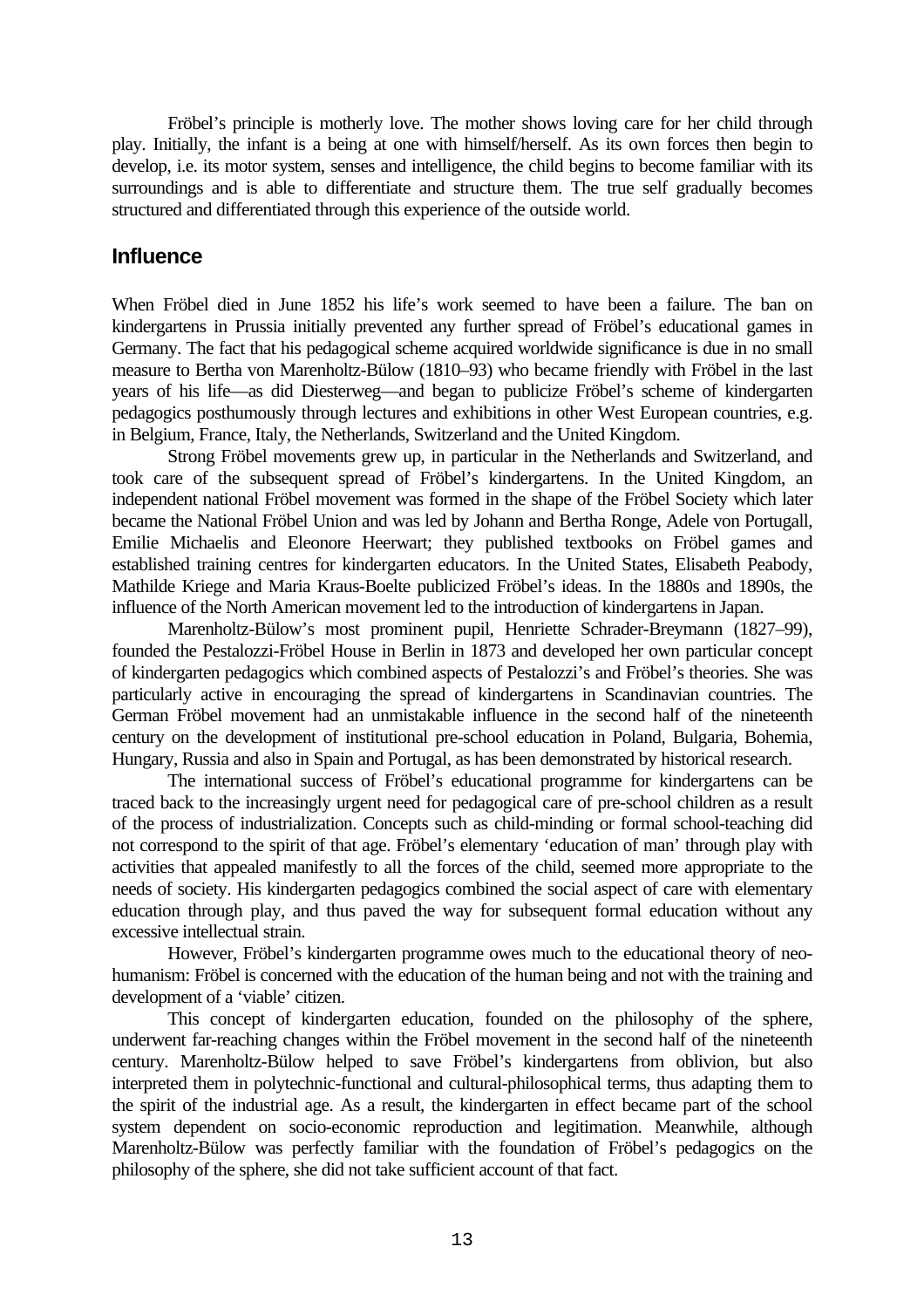The new concept of Fröbel's play-care, developed by Schrader-Breymann in the 1880s and the Fröbel movement after the turn of the century, was oriented towards developmental psychology and educational reform, and completely overlooked the original foundations of the kindergarten. Fröbel's gardening activities, his movement games and the play materials now became means to the end of developing relationships with the living world and everyday routine, for example through the didactic category of Schrader-Breymann's 'object of the month' (cf. Heiland, 1982, and Heiland, 1992).

In the twentieth century the kindergarten has admittedly remained an establishment to which the name of Fröbel is linked worldwide, but it has been exposed to many different influences. Since the collapse of the German Fröbel movement (about 1945), it has become an institution for infant pedagogics and pre-school education with pronounced group psychological and sociopedagogical objectives. As such, it has ceased to be determined by aspects of Fröbel's original kindergarten pedagogics.

Nevertheless, Fröbel's elementary education in the kindergarten involving games with authentic play materials and, in particular, with the 'building boxes' ('gifts' 3 to 6) remains an important contribution to pre-school education. The constructive handling of simple play materials permits concentration on objects and a varied experience of the properties of materials through building and shaping activities, which also favours social learning and thus satisfies Fröbel's demand for the 'unification' of life (Heiland, 1989, p. 91 et seq., 128 et seq.).

#### **Primary literature on Freidrich Fröbel**

Fröbel, F. 1826. *Die Menschenerziehung* [On the education of man]. Keilhau; Leipzig, Wienbrack.

- Geppert, L. 1976. *Friedrich Fröbels Wirken für den Kanton Bern* [Friedrich Fröbel's activity for the Canton of Bern]. Bern; München, Francke.
- Gumlich, B. 1936. *Friedrich Fröbel: Brief an die Frauen in Keilhau* [Friedrich Fröbel: letter to the women of Keilhau]. Weimar, Böhlhaus Nachfolger.
- Heiland, H. 1972. *Literatur und Trends in der Fröbelforschung* [Literature and trends in research on Fröbel]. Weinheim, Beltz.
- ——. 1990. *Bibliographie Friedrich Fröbel* [Bibliography on Friedrich Fröbel]. Hildesheim, Olms.
- Hoffmann, E.; Wächter, R. 1986. *Friedrich Fröbel: Ausgewählte Schriften Briefe und Dokumente über Keilhau* [Friedrich Fröbel: selected writings — letters and documents from Keilhau]. Stuttgart, Klett-Cotta.
- Lange, W. 1862. *Friedrich Fröbels gesammelte pädagogische Schriften. Erste Abteilung: Friedrich Fröbel in seiner Erziehung als Mensch und Pädagoge. Bd. 1: Aus Fröbels Leben und erstem Streben. Autobiographie und kleinere Schriften* [Friedrich Fröbel's collected educational writings. first part: Friedrich Fröbel's education as a human being and teacher. Vol. 1: On Fröbel's life and early endeavours. autobiography and short texts]. Berlin, Enslin.
- ——. 1863. *Friedrich Fröbels gesammelte pädagogische Schriften. Erste Abteilung: Friedrich Fröbel in seiner Erziehung als Mensch und Pädagoge. Bd. 2: Ideen Friedrich Fröbels über die Menschenerziehung und Aufsätze verschiedenen Inhalts* [Friedrich Fröbel's collected educational writings. first part: Friedrich Fröbel's education as a human being and teacher. Vol. 2: Friedrich Fröbel's ideas on the education of men and essays on various subjects]. Berlin, Enslin.

——. 1866. *Friedrich Fröbel: Mutter- und Koselieder* [Songs for mothers and children]. Berlin, Enslin.

Zimmermann, H. 1914. *Fröbels kleinere Schriften zur Pädagogik* [Fröbel's lesser writings on education]. Leipzig, Koehler.

#### **Secondary literature on Friedrich Fröbel**

- Halfter, F. 1931. *Friedrich Fröbel: Der Werdegang eines Menschheiterziehers* [Friedrich Fröbel: the career of an educator of humanity]. Halle/S, Niemeyer.
- Heiland, H. 1982. *Fröbel und die Nachwelt: Studien zur Wirkungsgeschichte Friedrich Fröbels* [Fröbel and his influence: studies on the impact of Friedrich Fröbel's Work]. Bad Heilbrunn, Klinkhardt.